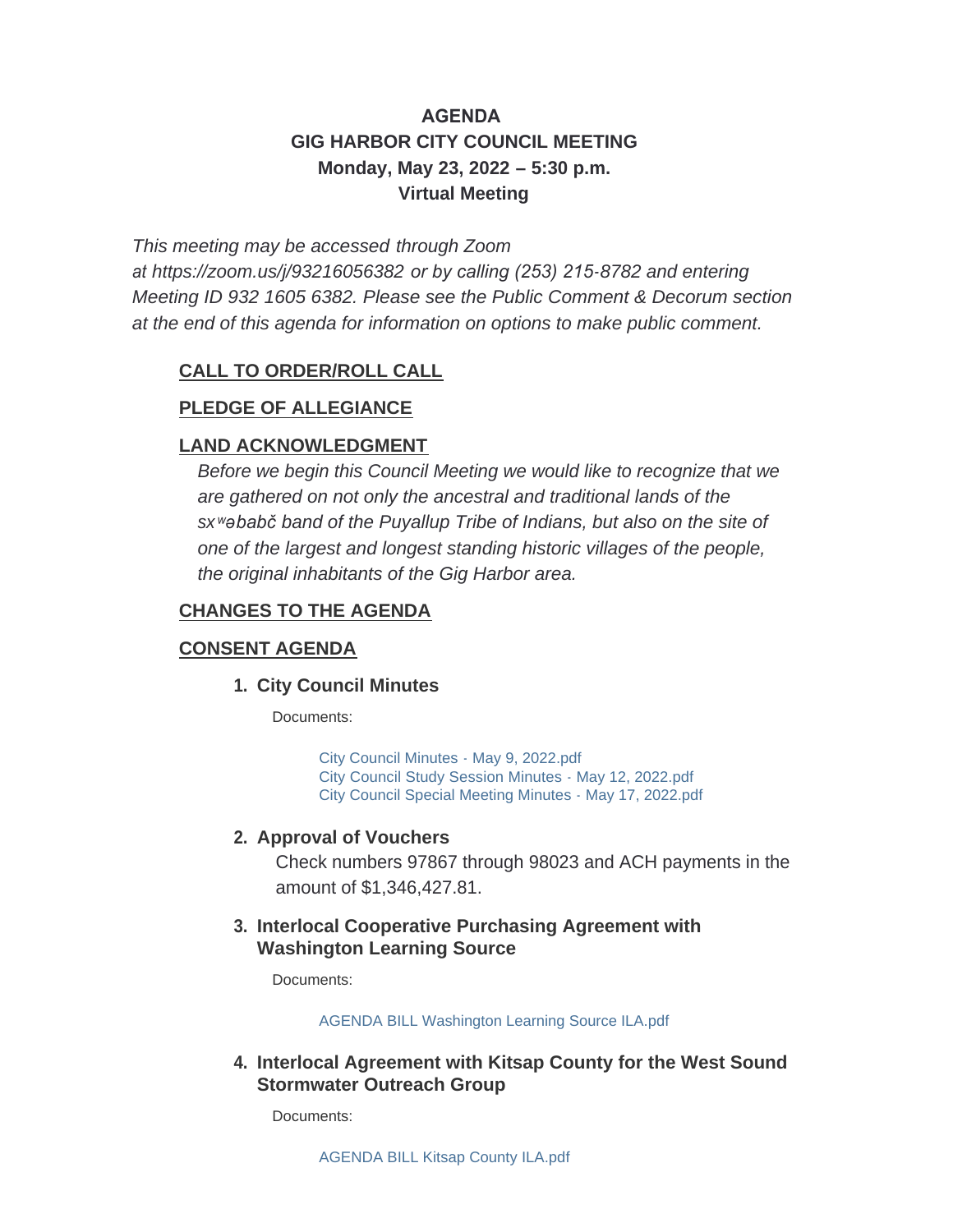**Resolution 1244 Authorizing an RCO Grant Application for 5. the North Creek Culvert Replacement Feasibility Study**

Documents:

[AGENDA BILL Resolution 1244.pdf](http://www.cityofgigharbor.net/AgendaCenter/ViewFile/Item/990?fileID=1938)

**Interlocal Agreement with Gig Harbor Fire for CPR/First Aid 6. Instructor Training**

Documents:

[AGENDA BILL Gig Harbor Fire ILA.pdf](http://www.cityofgigharbor.net/AgendaCenter/ViewFile/Item/994?fileID=1932)

**Resolution 1245 Authorizing the Submittal of a Safe Routes 7. to School Grant Application for the Prentice Avenue/Fennimore Street Half-Width Roadway Improvement Project** 

Documents:

#### [AGENDA BILL Resolution 1245.pdf](http://www.cityofgigharbor.net/AgendaCenter/ViewFile/Item/993?fileID=1937)

**Professional Services Contract with 3J Consulting, Inc., for 8. On-Call Private Development Review Assistance**

Documents:

[AGENDA BILL On-Call Private Development Review Assistance](http://www.cityofgigharbor.net/AgendaCenter/ViewFile/Item/991?fileID=1935)  PSC.pdf

#### **PRESENTATIONS**

**Public Works Week Proclamation 1.**

Documents:

[Public Works Week 2022.pdf](http://www.cityofgigharbor.net/AgendaCenter/ViewFile/Item/997?fileID=1940)

#### **Peninsula Cultural Arts District Proposal - Harbor History 2. Museum Director Stephanie Lile**

Documents:

[Peninsula Cultural Arts District Presentation.pdf](http://www.cityofgigharbor.net/AgendaCenter/ViewFile/Item/996?fileID=1942) [Peninsula Cultural Arts District Summary Sheet.pdf](http://www.cityofgigharbor.net/AgendaCenter/ViewFile/Item/996?fileID=1943)

#### **MAYOR'S REPORT**

#### **CITY ADMINISTRATOR'S REPORT**

#### **PUBLIC COMMENT ON NON-AGENDA ITEMS**

Documents:

[Public Comment.pdf](http://www.cityofgigharbor.net/AgendaCenter/ViewFile/Item/982?fileID=1948)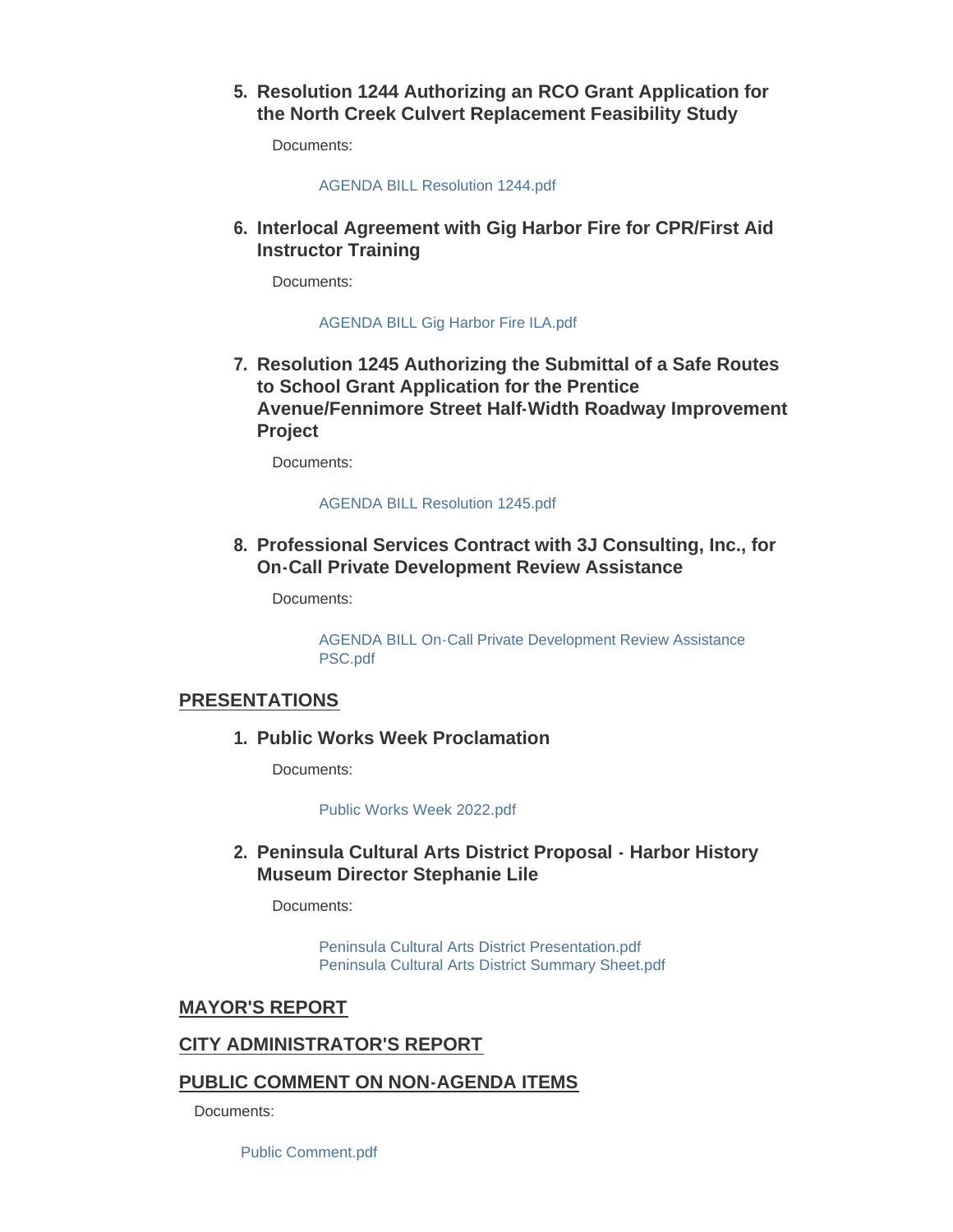#### **NEW BUSINESS**

## **Resolution 1246 Declaring the Month of June as LGBTQ+ 1. Pride Month in the City of Gig Harbor**

*Suggested Motion: Move to approve Resolution 1246*

- a) Report: City Clerk Josh Stecker
- b) Clarifying questions from Council
- c) Public comment
- d) Council deliberation and action

Documents:

[AGENDA BILL Resolution 1246.pdf](http://www.cityofgigharbor.net/AgendaCenter/ViewFile/Item/995?fileID=1941)

## **COUNCIL REPORTS / COMMENTS**

#### **ANNOUNCEMENT OF UPCOMING MEETINGS**

Documents:

[Agenda Planning Schedule.pdf](http://www.cityofgigharbor.net/AgendaCenter/ViewFile/Item/985?fileID=1930) [City of Gig Harbor Two-Year Strategic Plan 2022-2023.pdf](http://www.cityofgigharbor.net/AgendaCenter/ViewFile/Item/985?fileID=1931)

## **ADJOURN**

#### **PUBLIC COMMENT & DECORUM**

The City Council desires to allow a maximum opportunity for public comment. However, the business of the City must proceed in an orderly, timely manner. The purpose of a Council meeting is to conduct the City's business; it is not a public forum.

Speakers will be allotted 3 minutes per individual, unless revised by the Mayor.

Public comment may be made remotely via Zoom or by phone during designated portions of the meeting. To speak during the meeting, press the Raise Hand button near the bottom of your Zoom window or press \*9 on your phone. Please refrain from raising your hand until the Mayor has announced that she has opened the public comment portion of the meeting. Your name or the last three digits of your phone number will be called out when it is your turn to speak. When using your phone to call in, you may need to press \*6 to unmute yourself. All speakers will have up to three minutes to speak.

Instead of making oral comment, written comments may be submitted to the City Clerk at [cityclerk@gigharborwa.gov](mailto:cityclerk@gigharborwa.gov) at least 4 hours in advance of the meeting start time. Written comments must include the words "FOR PUBLIC COMMENT" in the subject line of the email and must be able to be read within the 3-minute time limit. Persons submitting written comments must include their name and address